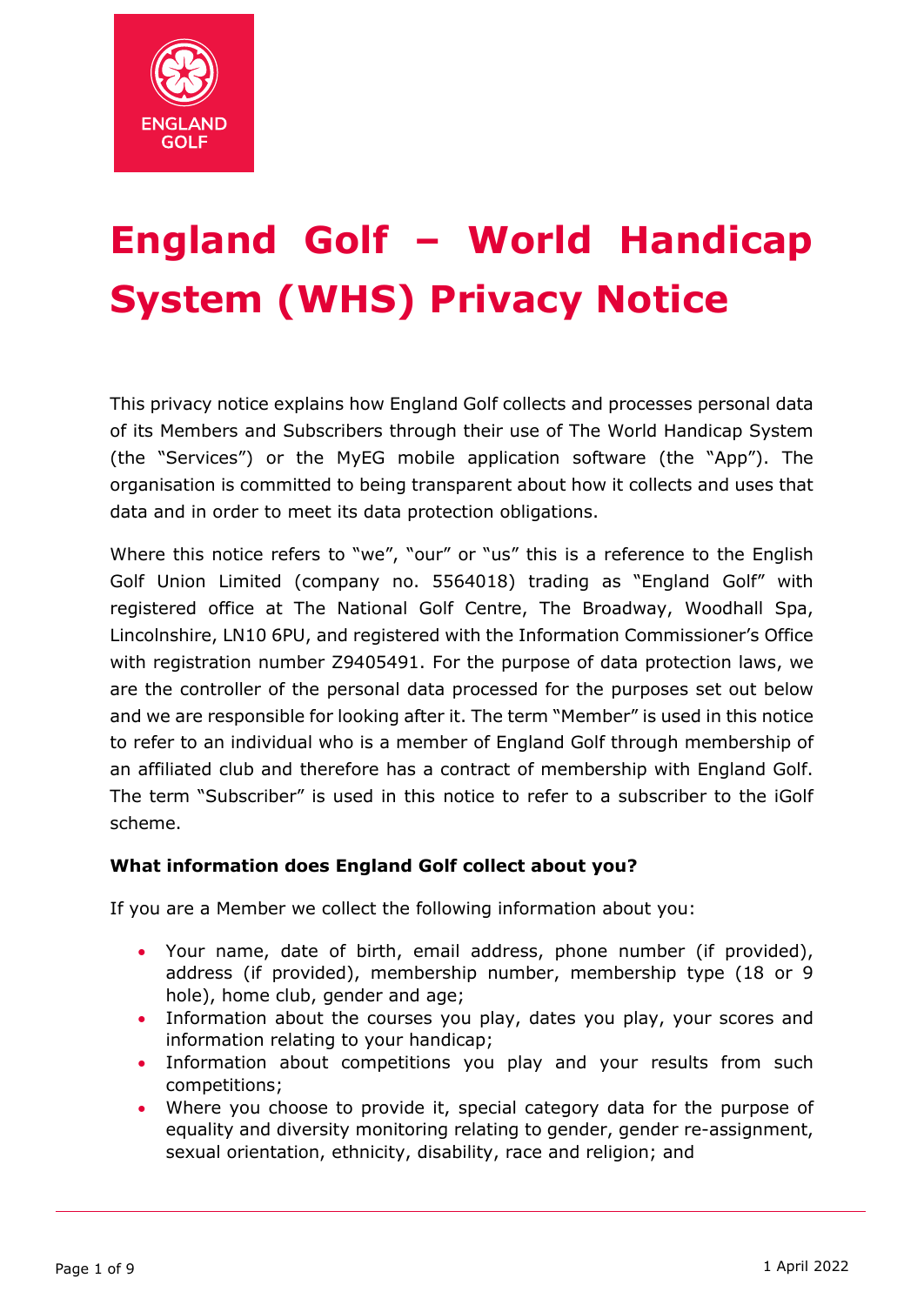

• Your England Golf login details.

If you are a Subscriber, we collect the following information about you:

- Your name, address, date of birth, email address, phone number, subscriber number, gender and age;
- Information about your involvement in golf, such as previous golf club membership, frequency of play and so on;
- Information about the courses you play, the dates you play, your scores and information relating to your handicap;
- Where you choose to provide it, special category data for the purpose of equality and diversity monitoring relating to gender, gender reassignment, sexual orientation, ethnicity, disability, race and religion; and
- Your England Golf login details.

If you are a Subscriber, when you make an online payment, the payment data is processed by a third-party payment gateway, called Windcave. Windcave uses the payment data to authorise payment with your card issuer, and it is retained to allow for the further administration of transactions, like refunds, and for reporting. Windcave's privacy notice can be viewed by clicking the following link: [\[https://sec.windcave.com/pxmi3/privacy-policy\]](https://eur01.safelinks.protection.outlook.com/?url=https%3A%2F%2Fwww.figma.com%2Fexit%3Furl%3Dhttps%253A%252F%252Fsec.windcave.com%252Fpxmi3%252Fprivacy-policy&data=04%7C01%7Cemily.green%40englandgolf.org%7C5255828034094d6487c008d8f3808ddf%7Cc77dd947aff34e84a21dcc0064ec13fe%7C0%7C0%7C637527080757207461%7CUnknown%7CTWFpbGZsb3d8eyJWIjoiMC4wLjAwMDAiLCJQIjoiV2luMzIiLCJBTiI6Ik1haWwiLCJXVCI6Mn0%3D%7C1000&sdata=j4FiO%2F6mtmYlmem1r%2BFEQPKLIYk%2FyvYwaFLvmGr%2FCEw%3D&reserved=0). Certain transaction information is retained by England Golf such as the card type, expiry date and first and last two digits.

## **What information does England Golf collect about your device?**

- We may automatically collect information and personal data about your computer for system administration including, where available, your IP address, operating system and browser type. We do this to help us analyse how members and subscribers use the login area (including behaviour patterns and the tracking of visits across multiple devices), to establish more about our website users and to assist us in managing your account and improving your online experience.
- Each time you visit one of our sites or use the Services or the App we will automatically collect Personal Data including device, content and usage data. We collect this data using cookies and other similar technologies.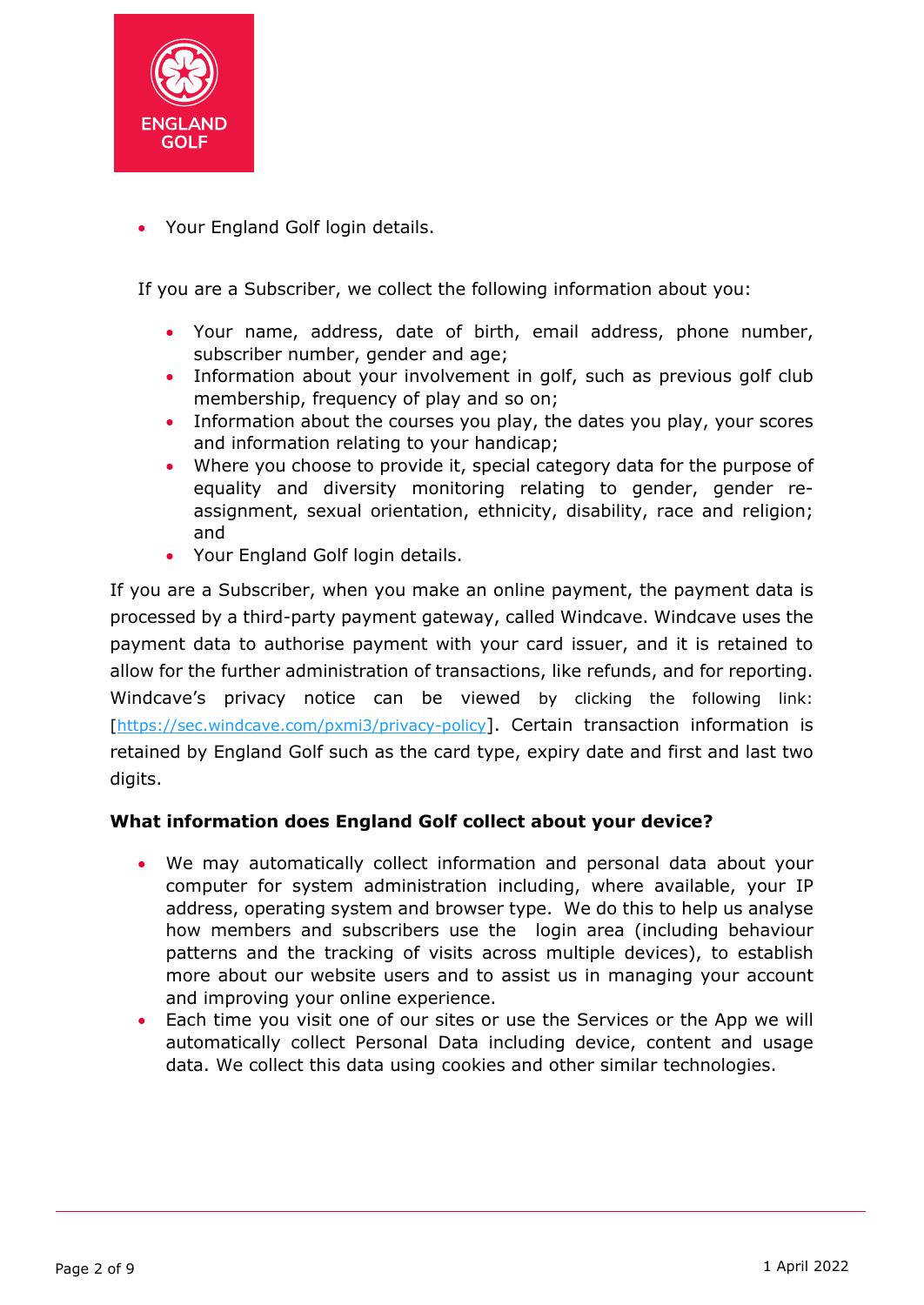

# Cookies

We use cookies to distinguish you from other users of the App and our Services. This helps us to provide you with a good experience when you use the App or browse any of our sites or Services and also allows us to improve the App and our sites.

Please see our [website privacy policy](https://www.englandgolf.org/privacy-policy/) for further information about what information may be collected when you visit our website and how you can exercise your choices regarding our use of your cookies.

# **How we collect personal data?**

We collect some of your information directly from you, either through information that you give to us or information that we collect through your communications with us. We also obtain some information from your golf club or clubs of which you have previously been a member.

## Information that you give us

You may share personal data about yourself and your circumstances by:

- registering to use the login area of our website or the MyEG App, and continuing to use the login area or App;
- completing a form in relation to a competition organised by us whether in person or online; and
- making enquires or interacting with us directly whether in person, by telephone, or email.

If you are a Member, you are not obliged to provide your personal data to us. However, if you do not provide your personal data to us, we will not be able to provide all services to you, respond to your queries, or allow you onto access the login area. For example, if you do not provide us with your email address and date of birth we will not be able to provide you with a handicap.

If you are a Subscriber, you will only be able to access the benefits of your subscription by providing your personal data to us.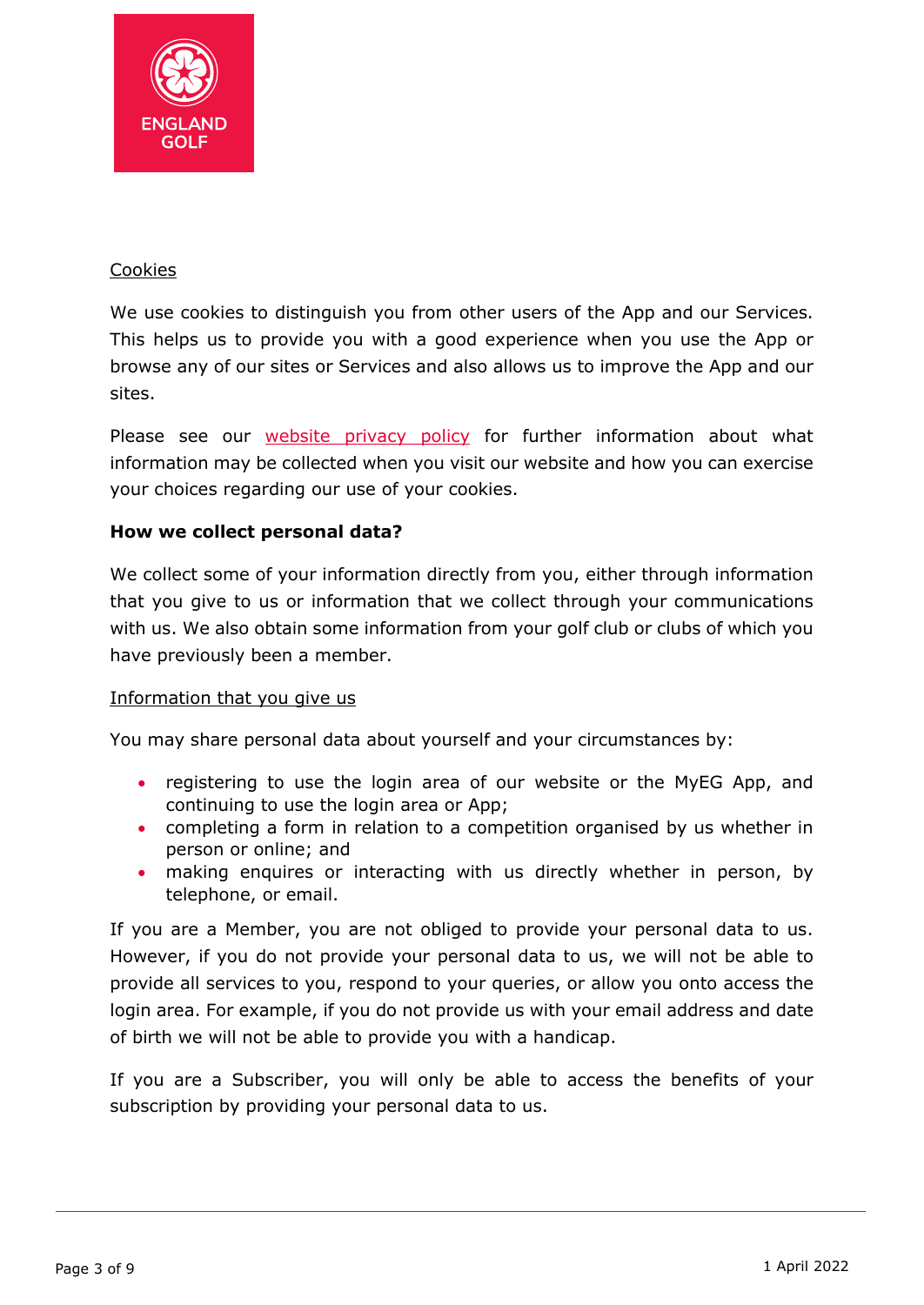

## Information that we collect about you and your device

We collect personal data about you when you:

- Use our App, Services or websites;
- submit scores; and
- participate in competitions that we organise; and
- visit our website. Please see our [website privacy policy](https://www.englandgolf.org/privacy-policy/) for further information about what information may be collected when you visit our website.

#### Information that we receive from other sources

We receive personal data about you from golf clubs which are affiliated to us, from relevant county golf organisations, or via software providers acting on behalf of those clubs or counties.

#### **Why do we need your personal data?**

The main purpose for which we use your information is to provide you with your membership or subscription services.

We use your information:

- to provide you with your membership or subscription services;
- to calculate your handicap;
- to run golf competitions;
- to provide you with information that you request from us or which may be of interest to you;
- to notify you about changes to our services;
- to provide member or subscriber support;
- for research about our members' and subscribers' behaviour and our services generally, and to report to bodies such as Sport England; and
- to develop and improve our services, website and platforms
- to govern the sport including maintaining the integrity of the handicap system and to administer appropriate anti-doping, disciplinary and safeguarding functions.

If you are a subscriber, we may: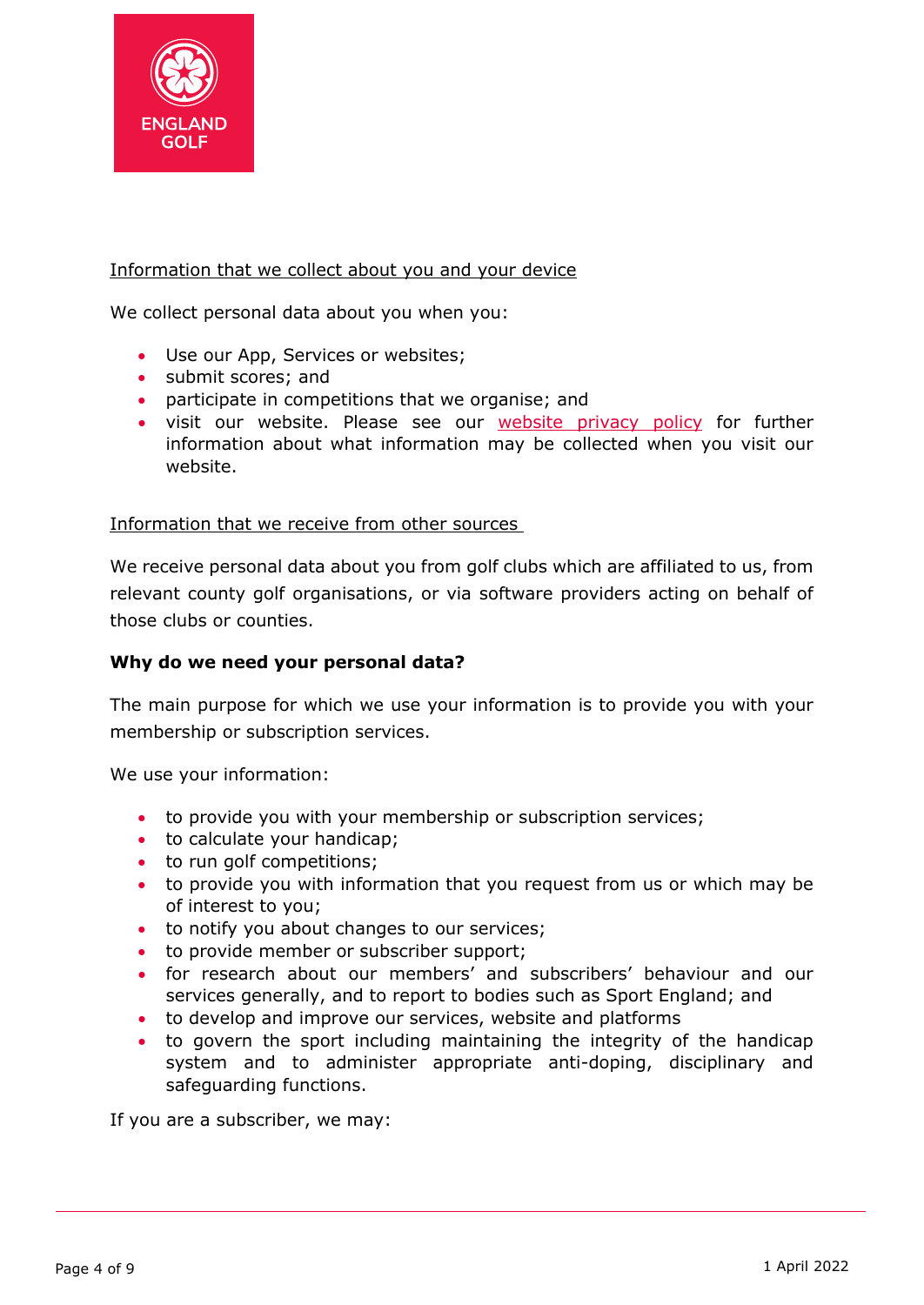

- use information provided by you to tailor information you may see in the login area and communications we send to you, and to provide information which you may be most interested in.
- Tailor advertisements you may see on your Facebook and other social media platforms so that they are relevant to what England Golf knows about your golf-related interests.
- Undertake analysis and research to gain insight into those interested in golf to improve our products and services and to encourage and grow golf club membership and participation in the sport.

## **Basis for using your personal data**

#### Legitimate business interests

We have a legitimate interest in processing personal data. We use your personal data as set out in this privacy policy for the legitimate interests of our business to enable us to:

- provide you with and improve our services;
- administrate and maintain the integrity of the handicapping system;
- maintain appropriate membership and subscription records, including records of Subscribers who become Members and vice versa;
- maintain records of disciplinary, anti-doping or safeguarding cases; and
- operate a safe and lawful business.

Where we rely on legitimate interests as the legal basis for processing your personal data, we have considered whether or not those interests are overridden by your interests, fundamental rights and freedoms. We won't use your information if we believe your interests should override ours, unless we have other lawful grounds to do so (such as if we have a legal obligation to process your personal data). If you have any concerns about our processing please refer to details of "Your rights" section below.

As we outline in "Your rights" section below, you will have the right to object to our using your information for our legitimate interests. However, please keep in mind that your objection to this sort of processing will affect our ability to carry out the tasks that we have set out above.

## Performance of a contract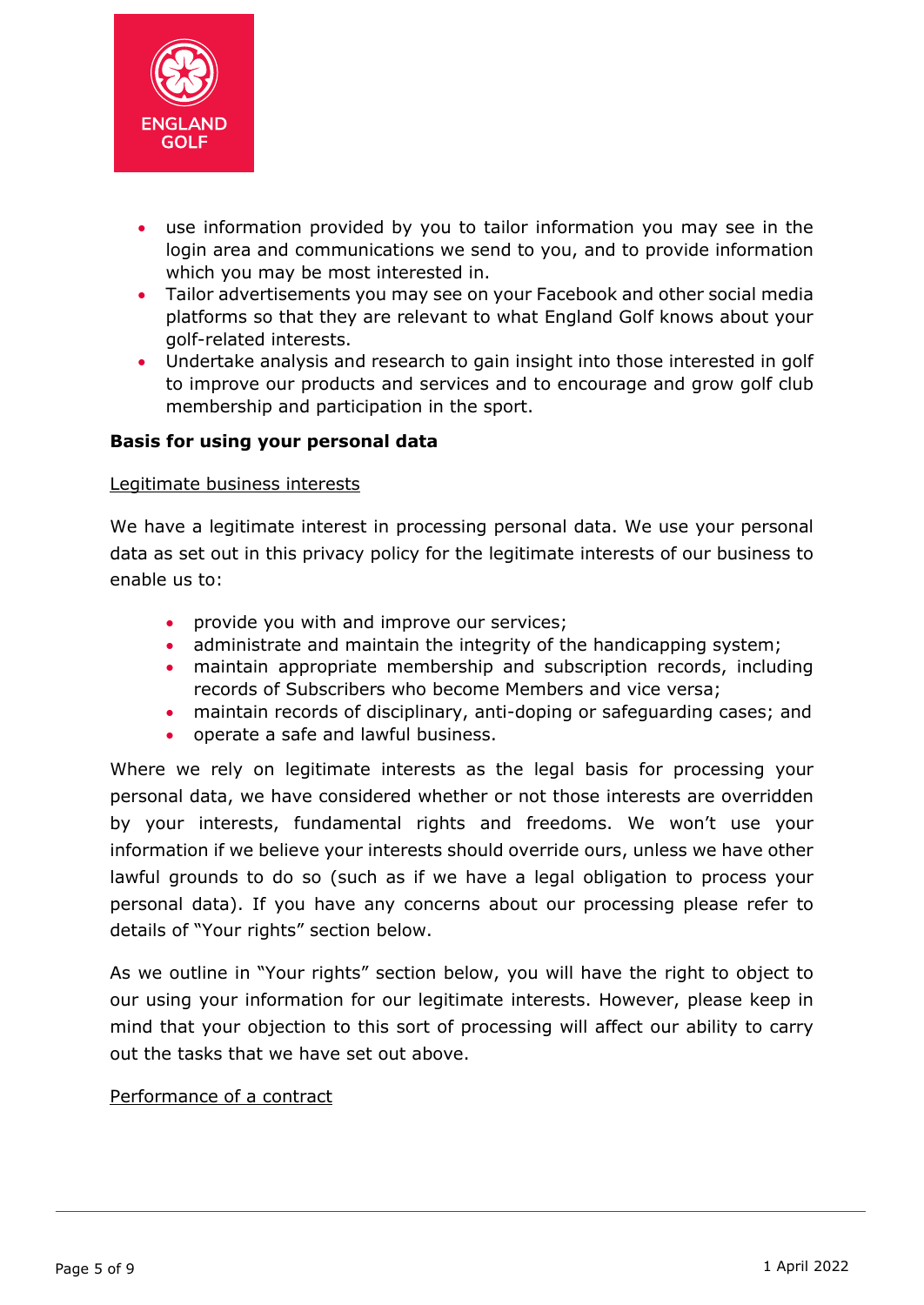

Processing may also be necessary for the completion or performance of our contract with you. In order for us to fulfil our obligations under such contract (e.g. to provide you with the benefits of being a member of or subscriber to England Golf), we will need to collect, process and share (as further detailed below) your personal data. Where you are a Subscriber, your payment information will be processed by our merchant services provider whose privacy notice is available on the payment page.

# Compliance with a legal obligation

Processing of your personal data may be necessary for compliance with our legal obligations.

## Consent

We may also process your personal data on the basis of consent you give, for example to send you certain direct marketing communications or to place certain 'cookies' on your device (please see above).

## **Who do we share your personal data with?**

We may share your personal data with:

#### For everyone:

- competition organisers and officials involved in competitions in which you take part, including contractors or suppliers acting on behalf of those organisations;
- other organisations involved in the calculation of your handicap, for example where you play at a club we may provide them with your current handicap;
- carefully selected third parties which supply us with products and services, such as website and platform developers and cloud computing services, or other suppliers engaged by us to fulfil our services to you. We will only share your information with these suppliers where it is necessary for them to provide us with the services we need;
- organisations or bodies which help us to govern the sport such as those helping us to carry out our disciplinary and safeguarding functions;
- our professional advisors (including without limitation tax, legal or other corporate advisors who provide professional services to us);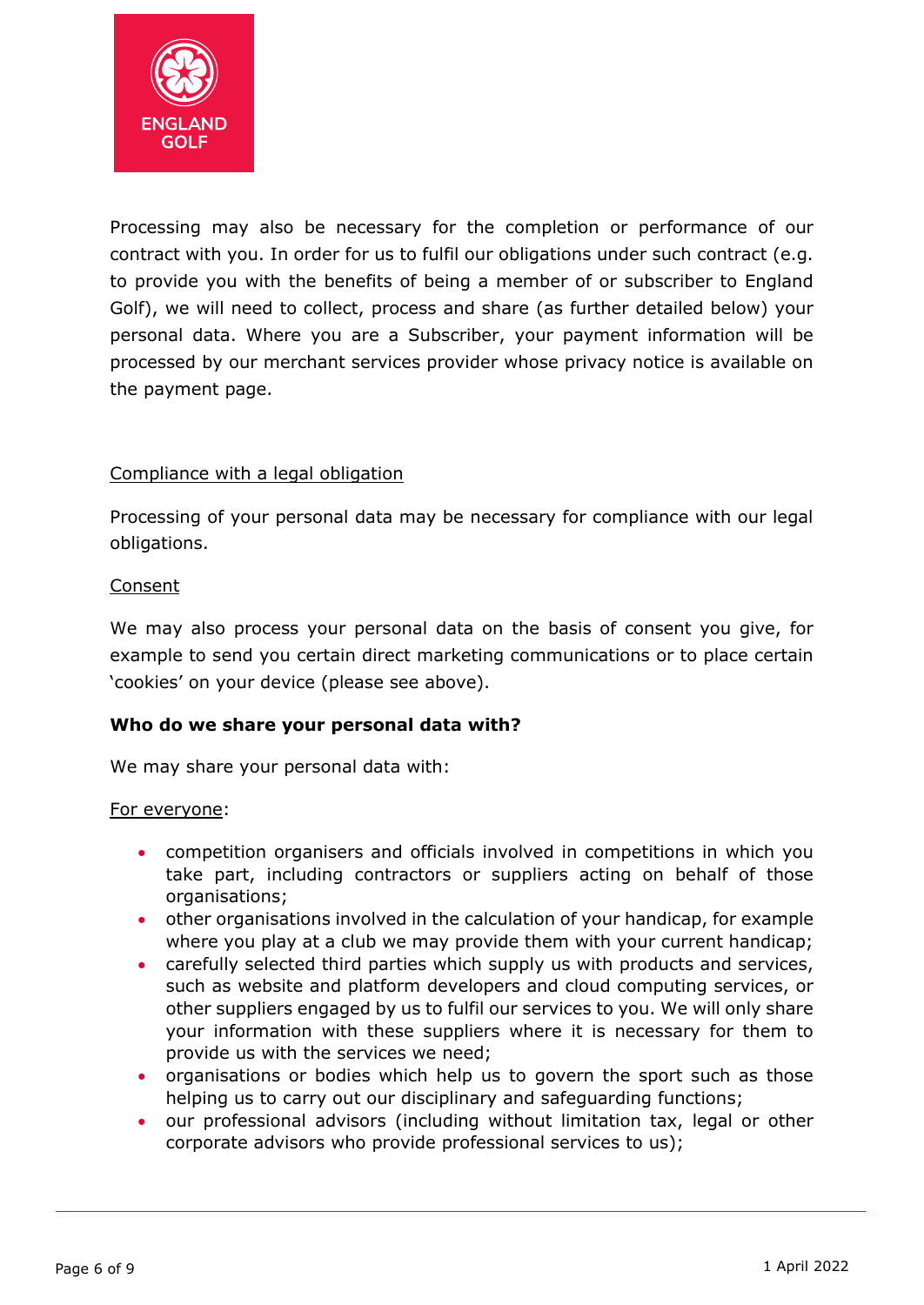

- organisations with whom we have a legal obligation to share your data, which may include regulators, fraud prevention agencies, police, the courts or law enforcement agencies; and
- HMRC or other tax bodies or agencies to comply with our legal and regulatory obligations.

## For Members:

• your home club and the relevant county golf organisation, or contractors or suppliers acting on behalf of those organisations;

#### For Subscribers:

- Social media platforms including Facebook so that we can engage with you via your Facebook or other social media accounts, including by tailoring the advertisements you see on Facebook based on what we know about you and your particular golf related interests
- Other subscribers for the purposes of peer review within the Rules of Handicapping. You can restrict the amount of information other Subscribers can see using the settings in the My Account area of the App or online platform .

## **Where is your personal data stored?**

Your personal data will be stored and processed in the UK and / or the European Economic Area. Your data may be transferred to our platform developer which is based in New Zealand, a country that the European Commission has deemed to provide an adequate level of data protection.

## **How long will we keep your data?**

We will retain your data for as long as it is necessary to fulfil the purposes set out in "Why do we need your personal data?" in this privacy notice. This means that we will keep your personal data for the duration of your membership or subscription with us.

We also keep your personal data for a period of time following your membership or subscription ceasing. Once the data is no longer required for the purposes set out above, the period of retention will be calculated in accordance with our Data Protection Policy. When determining the relevant retention periods, we consider guidelines issued by relevant data protection authorities, as well as the time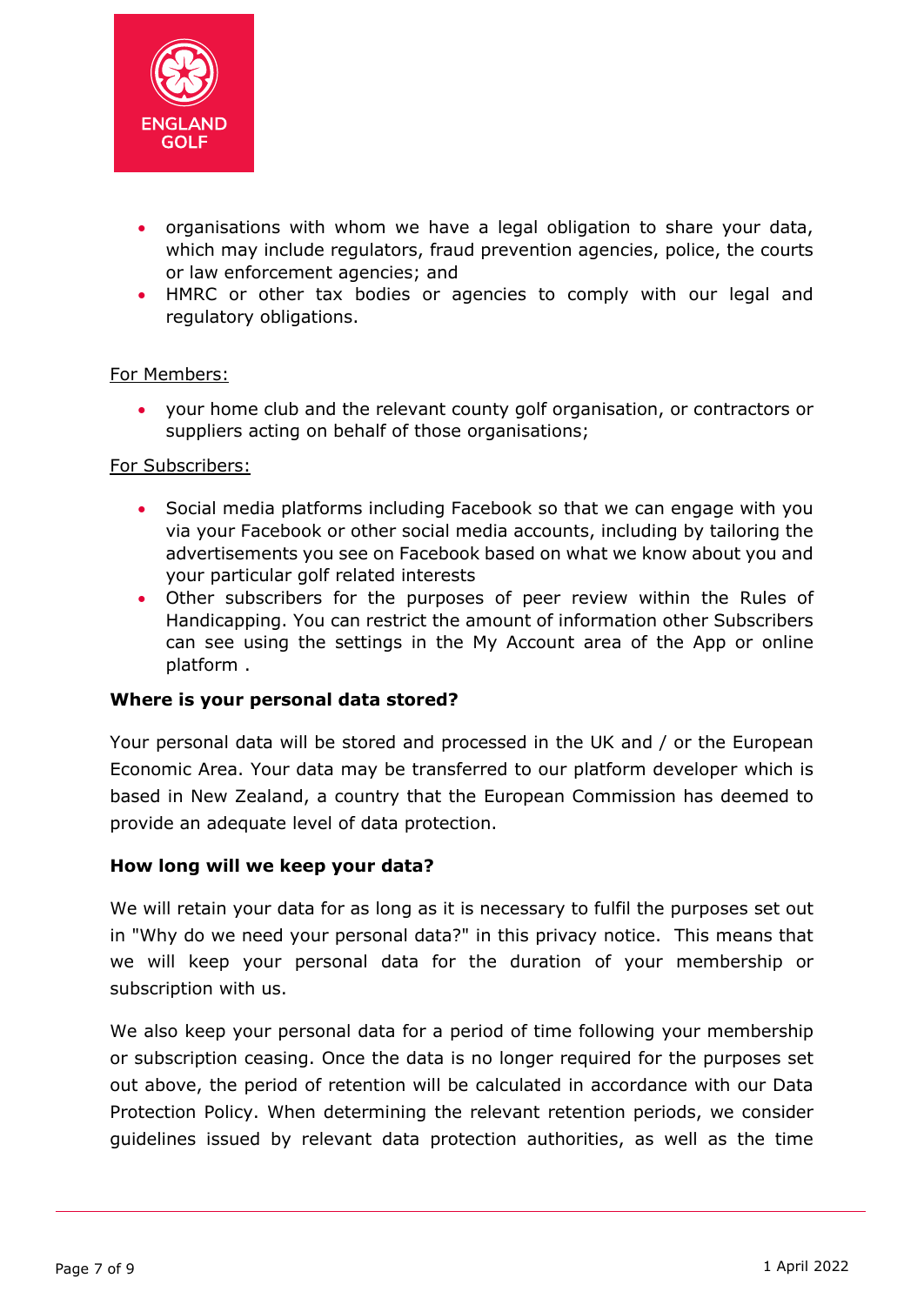

periods needed to comply with applicable regulations or laws, to meet regulatory and financial reporting obligations, for tax, accounting and audit purposes, and to fulfil and protect our contractual obligations and rights.

# **Security**

We place great importance on keeping your personal data safe and secure. As such, we put in place appropriate technical and organisational measures / industry standard technology to protect it from unauthorised access and unlawful processing, accidental loss, destruction and damage.

The security measures we use are designed to provide a level of protection security appropriate to the risk of processing your personal data.

You are responsible for protecting your online account login details and must not share them with, or disclose them to anyone. Where you have chosen a password which allows you to login to the login area, you are responsible for keeping this password confidential. We advise you not to share your password with anyone and to use a unique password.

## **Your rights**

You have the right to

- obtain access to, and copies of, the personal data that we hold about you;
- require us to correct the personal data we hold about you if it is incorrect;
- require us to erase your personal data in certain circumstances;
- require us to restrict our data processing activities in certain circumstances;
- receive from us the personal data we hold about you which you have provided to us, in a reasonable format specified by you, including for the purpose of you transmitting that personal data to another data controller;
- object to our processing of personal data held by us about you; and
- withdraw your consent, in circumstances where we rely on it to use your personal data.

We want to make sure that your personal data is accurate and up to date. You have the right to ask for inaccuracies in your data to be corrected, and in certain circumstances for us to stop processing your data or for your data to be erased. Some of these rights are not automatic, and we reserve the right to discuss with you why we might not comply with a request from you to exercise them.